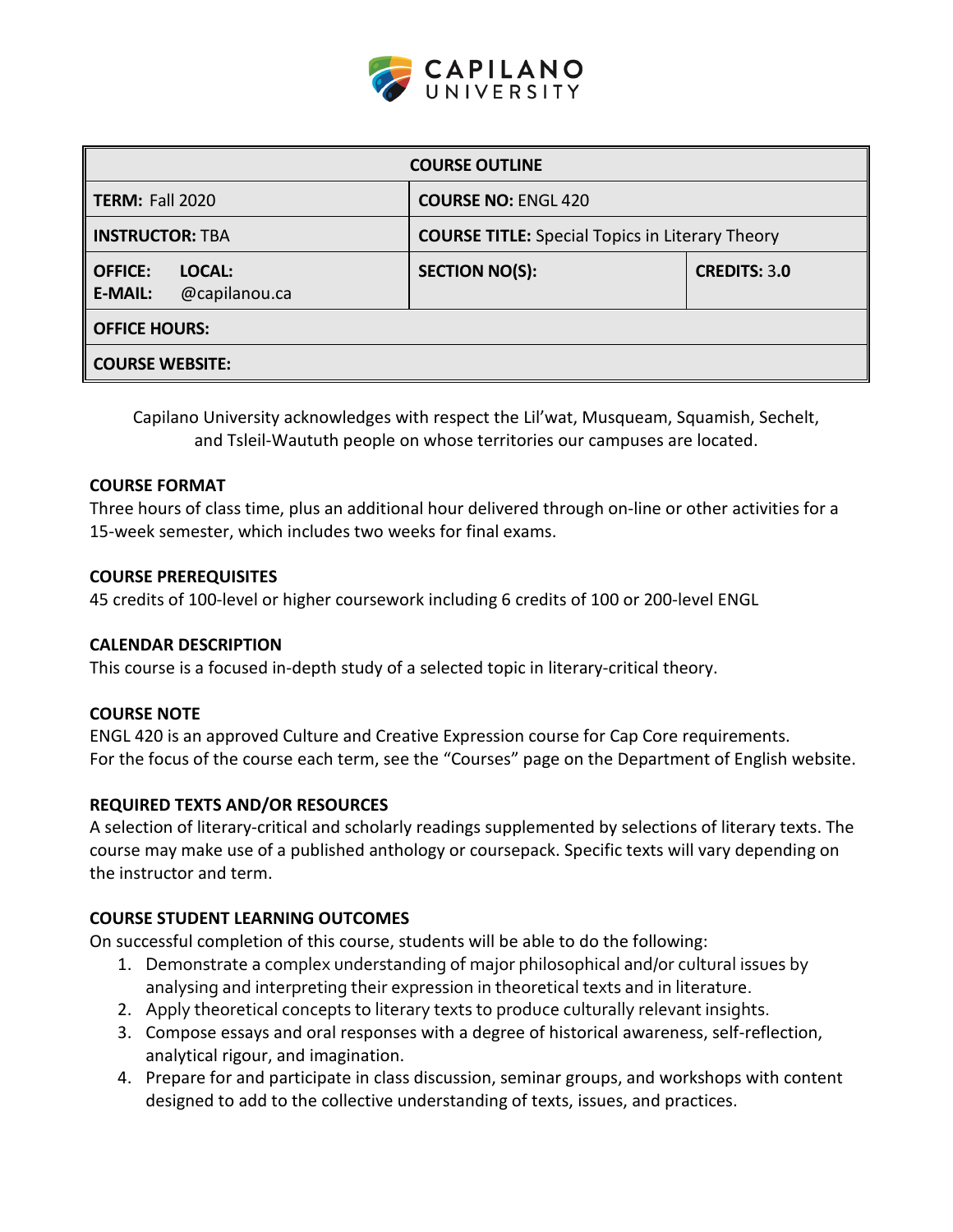Students who complete this Culture and Creative Expression course will be able to do the following:

- 1. Engage in creative processes including conception, investigation, execution, and ongoing critical analysis.
- 2. Identify, analyze, and critique the elements of a form of expression using its specific vocabulary.
- 3. Explain or demonstrate the connection between various events, ideas, traditions, and belief systems and the modes in which they are artistically or culturally expressed.
- 4. Interpret diverse forms of creative expression from different perspectives (e.g. artistic, historical, Indigenous, literary, scientific, philosophical).

# **COURSE CONTENT**

The content and week-by-week breakdown of the course will vary by term and instructor. The following is an example from a version of the course titled "Ecotheory and Ecopoetics":

- Week 1 Introduction: What is "ecotheory"?
- Week 2 Human Exceptionalism: Haraway, "When Species Meet: Introductions" (*When Species Meet*)
- Week 3 Nature and the Natural Fallacy: Coetzee, "The Lives of Animals" (*Elizabeth Costello*)
- Week 4 Ecojustice: Haraway, "Sympoiesis: Symbiogenesis and the Lively Arts of Staying with the Trouble" (*Staying with the Trouble: Making Kin in the Chthulucene*)
- Week 5 Powers, (excerpts) *The Overstory*
- Week 6 Ecofeminism and the Violence of Language: Knickerbocker, "Language of Nature, the Nature of Language (*Ecopoetics*)
- Week 7 Guest speaker on place-based writing and orature
- Week 8 Wilderness Events, Attending and Imagining as Ecopractices: Solnit, *Wanderlust, A History of Walking*
- Week 8 Presentation & roundtable discussion.
- Week 9 Slow Violence and Poetic Practice: Nixon, "Slow Violence, Neoliberalism, and the Environmental Picaresque" (*Slow Violence and the Environmentalism of the Poor*)
- Week 10 Morton, "Thinking Big" (*The Ecological Thought*)
- Week 11 McKay, *Strike/Slip*
- Week 13 Colloquium
- Weeks 14-15 Final Exam Period

# **EVALUATION PROFILE**

| Written Assignments*                      | 50-80%    |
|-------------------------------------------|-----------|
| Tests & Quizzes                           | $0 - 20%$ |
| <b>Presentations &amp; Group Projects</b> | $0 - 20%$ |
| Participation                             | $0-10%$   |
| <b>Total</b>                              | 100%      |

\* No single assignment to be worth more than 35% of the final grade.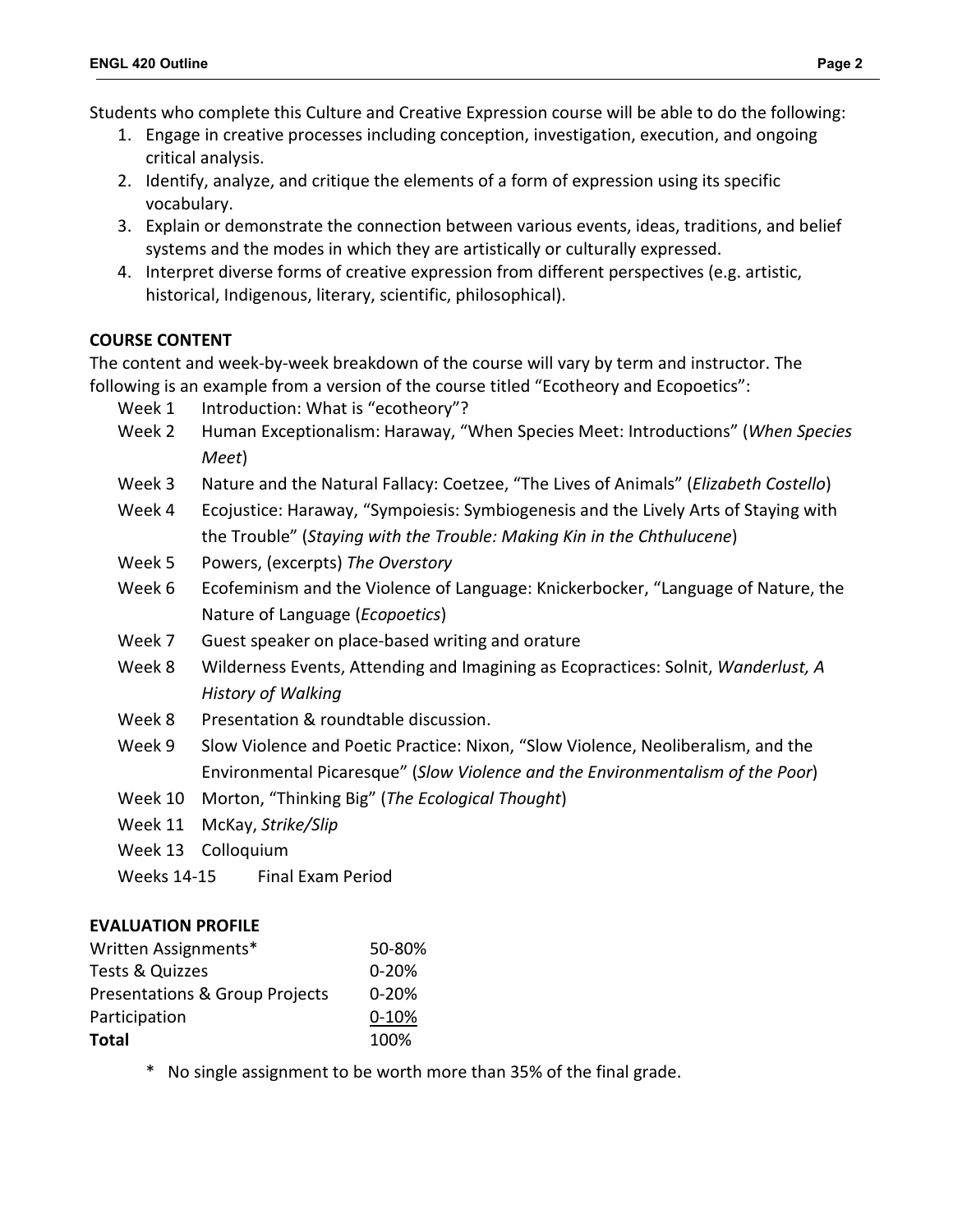### **ASSIGNMENTS**

The assignment structure for this course is determined by the instructor in accordance with the learning outcomes outlined above. Please refer to the course syllabus and Moodle site for a more detailed breakdown.

### **Written Assignments:**

This course may include a combination of short written assignments (e.g. reading responses, primary source analysis, article review, blog posts) and longer assignments such as a research essay or ePortfolio project.

### **Tests and Quizzes:**

This course may include a combination of quizzes and tests (e.g. pop quiz, midterm exam). The format will be determined by the instructor and may include a combination of short answer and essay questions.

### **Presentations:**

This course may include a presentation component, which may be an individual or group assignment (e.g. in-class debate, academic poster, research presentation). Detailed instructions will be provided in class and on Moodle.

### **Participation:**

Participation grades are based on the consistency, quality, and frequency of contributions to class discussions. Consistency means attending every class, maintaining a positive and respectful presence in the classroom, and actively contributing to discussions on a regular basis. Quality means demonstrating respect for peers and their contributions; listening attentively during lectures and when other students are speaking; and participating in all activities with an open and inquisitive mind.

# **GRADING PROFILE**

|  |                                        | $ $ A+ = 90-100 $ $ B+ = 77-79 $ $ C+ = 67-69 $ $ D = 50-59 |  |
|--|----------------------------------------|-------------------------------------------------------------|--|
|  |                                        | $  A = 85-89   B = 73-76   C = 63-66   F = 0-49$            |  |
|  | $A- = 80-84$ $B- = 70-72$ $C- = 60-62$ |                                                             |  |

#### **Incomplete Grades**

Grades of Incomplete "I" are assigned only in exceptional circumstances when a student requests extra time to complete their coursework. Such agreements are made only at the request of the student, who is responsible to determine from the instructor the outstanding requirements of the course.

# **Late Assignments**

Assignments are due at the beginning of the class on the due date listed. If you anticipate handing in an assignment late, please consult with your instructor beforehand.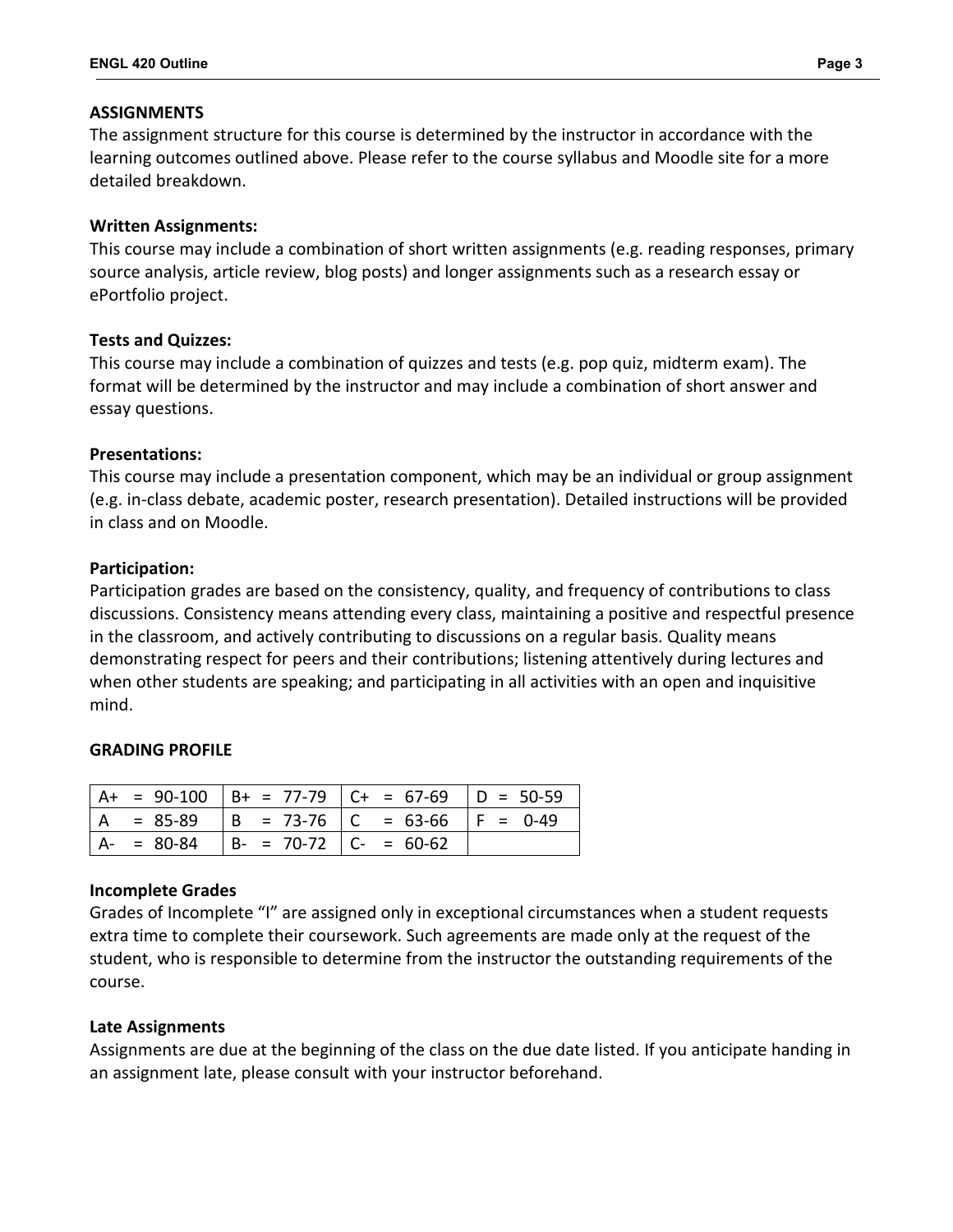# **Missed Exams/Quizzes/Labs, etc.**

Make-up exams, quizzes, and/or tests are given at the discretion of the instructor. They are generally given only in medical emergencies or severe personal crises. Some missed labs or other activities may not be able to be accommodated. Please consult with your instructor.

# **Attendance**

This course is built around an active classroom component. Attendance in all class meetings is therefore strongly advised. Students not attending class regularly will be at a considerable disadvantage. Official university policy on attendance is found in the Calendar.

# **English Usage**

Students are expected to proofread all written work for any grammatical, spelling, and stylistic errors. Instructors may deduct marks for incorrect grammar and spelling in written assignments.

# **Electronic Devices**

Students may use electronic devices during class for note-taking only.

# **On-line Communication**

Outside of the classroom, instructors will (if necessary) communicate with students using either their official Capilano University email or Moodle; please check both regularly. Official communication between Capilano University and students is delivered to students' Capilano University email addresses only.

# **UNIVERSITY OPERATIONAL DETAILS**

# **Tools for Success**

Many services are available to support student success for Capilano University students. A central navigation point for all services can be found at:<https://www.capilanou.ca/student-life/>

# **Capilano University Security: download the [CapU Mobile Safety App](https://www.capilanou.ca/student-life/support--wellness/safety--security/capu-safe-app/)**

# **Policy Statement (S2009-06)**

Capilano University has policies on Academic Appeals (including appeal of final grade), Student Conduct, Academic Integrity, Academic Probation and other educational issues. These and other policies are available on the University website.

# **Academic Integrity (S2017-05)**

Any instance of academic dishonesty or breach of the standards of academic integrity is serious and students will be held accountable for their actions, whether acting alone or in a group. See policy and procedures S2017-05 Academic Integrity for more information: [https://www.capilanou.ca/about](https://www.capilanou.ca/about-capu/governance/policies/)[capu/governance/policies/](https://www.capilanou.ca/about-capu/governance/policies/)

Violations of academic integrity, including dishonesty in assignments, examinations, or other academic performances, are prohibited and will be handled in accordance with the Student Academic Integrity Procedures.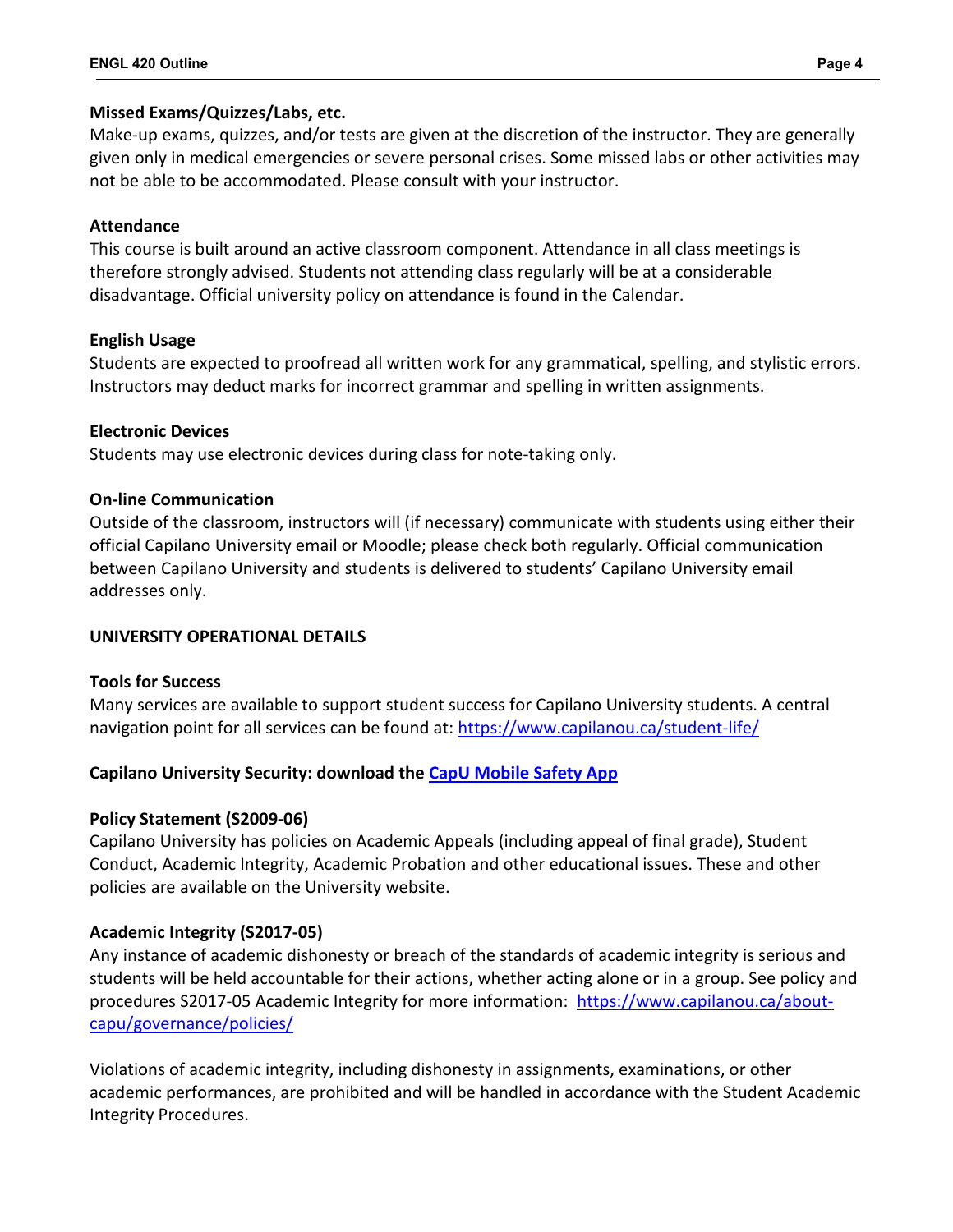**Academic dishonesty** is any act that breaches one or more of the principles of academic integrity. Acts of academic dishonesty may include but are not limited to the following types:

**Cheating**: Using or providing unauthorized aids, assistance or materials while preparing or completing assessments, or when completing practical work (in clinical, practicum, or lab settings), including but not limited to the following:

- Copying or attempting to copy the work of another during an assessment;
- Communicating work to another student during an examination;
- Using unauthorized aids, notes, or electronic devices or means during an examination;
- Unauthorized possession of an assessment or answer key; and/or,
- Submitting of a substantially similar assessment by two or more students, except in the case where such submission is specifically authorized by the instructor.

**Fraud**: Creation or use of falsified documents.

**Misuse or misrepresentation of sources**: Presenting source material in such a way as to distort its original purpose or implication(s); misattributing words, ideas, etc. to someone other than the original source; misrepresenting or manipulating research findings or data; and/or suppressing aspects of findings or data in order to present conclusions in a light other than the research, taken as a whole, would support.

**Plagiarism**: Presenting or submitting, as one's own work, the research, words, ideas, artistic imagery, arguments, calculations, illustrations, or diagrams of another person or persons without explicit or accurate citation or credit.

**Self-Plagiarism**: Submitting one's own work for credit in more than one course without the permission of the instructors, or re-submitting work, in whole or in part, for which credit has already been granted without permission of the instructors.

**Prohibited Conduct**: The following are examples of other conduct specifically prohibited:

- Taking unauthorized possession of the work of another student (for example, intercepting and removing such work from a photocopier or printer, or collecting the graded work of another student from a stack of papers);
- Falsifying one's own and/or other students' attendance in a course;
- Impersonating or allowing the impersonation of an individual;
- Modifying a graded assessment then submitting it for re-grading; or,
- Assisting or attempting to assist another person to commit any breach of academic integrity.

# **Sexual Violence and Misconduct**

All Members of the University Community have the right to work, teach and study in an environment that is free from all forms of sexual violence and misconduct. Policy B401 defines sexual assault as follows: